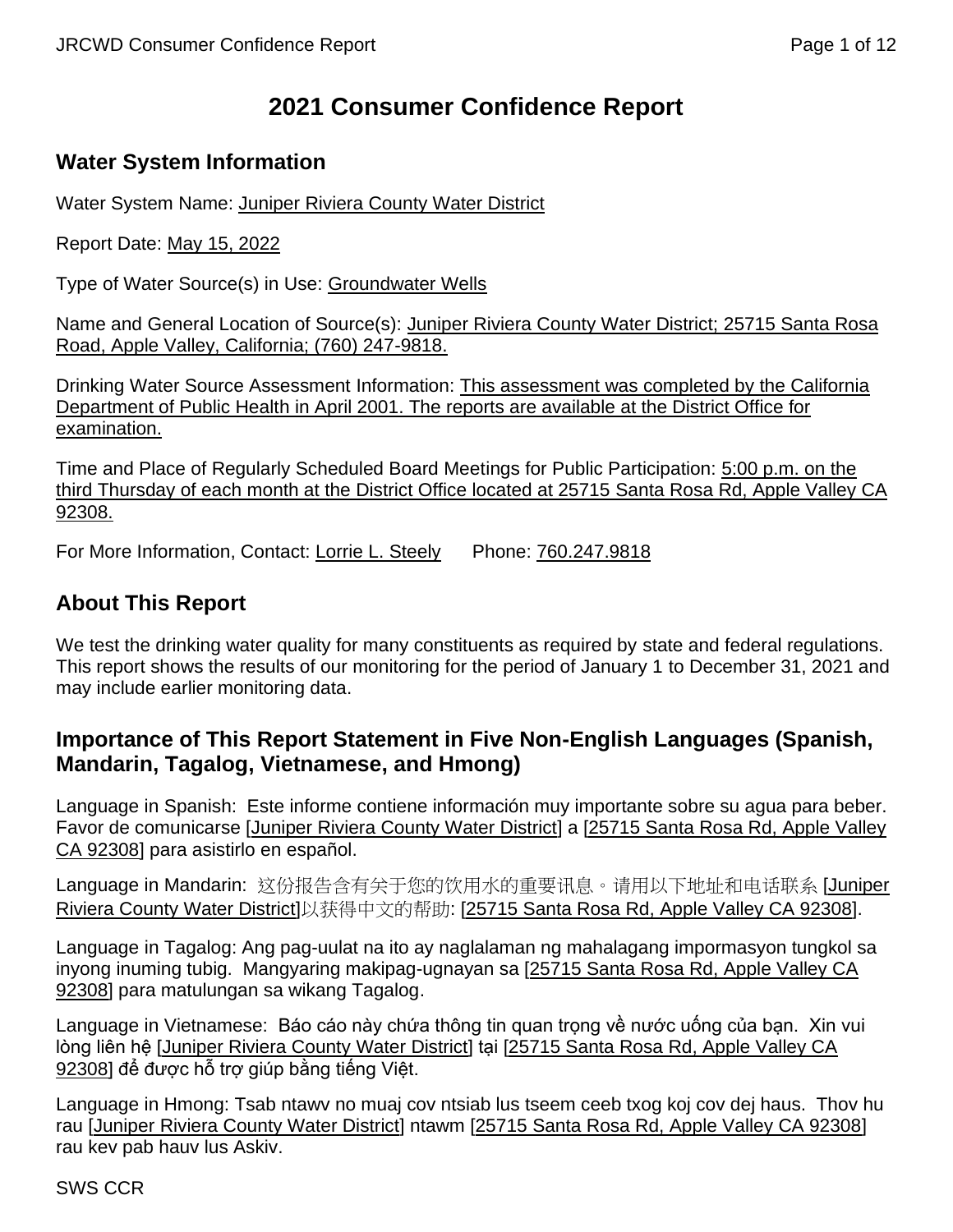# **Terms Used in This Report**

| <b>Term</b>                                                          | <b>Definition</b>                                                                                                                                                                                                                                                             |
|----------------------------------------------------------------------|-------------------------------------------------------------------------------------------------------------------------------------------------------------------------------------------------------------------------------------------------------------------------------|
| Level 1 Assessment                                                   | A Level 1 assessment is a study of the water system to identify potential<br>problems and determine (if possible) why total coliform bacteria have<br>been found in our water system.                                                                                         |
| Level 2 Assessment                                                   | A Level 2 assessment is a very detailed study of the water system to<br>identify potential problems and determine (if possible) why an E. coli MCL<br>violation has occurred and/or why total coliform bacteria have been found<br>in our water system on multiple occasions. |
| <b>Maximum Contaminant</b><br>Level (MCL)                            | The highest level of a contaminant that is allowed in drinking water.<br>Primary MCLs are set as close to the PHGs (or MCLGs) as is<br>economically and technologically feasible. Secondary MCLs are set to<br>protect the odor, taste, and appearance of drinking water.     |
| <b>Maximum Contaminant</b><br>Level Goal (MCLG)                      | The level of a contaminant in drinking water below which there is no<br>known or expected risk to health. MCLGs are set by the U.S.<br>Environmental Protection Agency (U.S. EPA).                                                                                            |
| <b>Maximum Residual</b><br><b>Disinfectant Level</b><br>(MRDL)       | The highest level of a disinfectant allowed in drinking water. There is<br>convincing evidence that addition of a disinfectant is necessary for control<br>of microbial contaminants.                                                                                         |
| <b>Maximum Residual</b><br><b>Disinfectant Level Goal</b><br>(MRDLG) | The level of a drinking water disinfectant below which there is no known<br>or expected risk to health. MRDLGs do not reflect the benefits of the use<br>of disinfectants to control microbial contaminants.                                                                  |
| <b>Primary Drinking Water</b><br>Standards (PDWS)                    | MCLs and MRDLs for contaminants that affect health along with their<br>monitoring and reporting requirements, and water treatment requirements.                                                                                                                               |
| <b>Public Health Goal</b><br>(PHG)                                   | The level of a contaminant in drinking water below which there is no<br>known or expected risk to health. PHGs are set by the California<br><b>Environmental Protection Agency.</b>                                                                                           |
| <b>Regulatory Action Level</b><br>(AL)                               | The concentration of a contaminant which, if exceeded, triggers treatment<br>or other requirements that a water system must follow.                                                                                                                                           |
| <b>Secondary Drinking</b><br><b>Water Standards</b><br>(SDWS)        | MCLs for contaminants that affect taste, odor, or appearance of the<br>drinking water. Contaminants with SDWSs do not affect the health at the<br>MCL levels.                                                                                                                 |
| <b>Treatment Technique</b><br>(TT)                                   | A required process intended to reduce the level of a contaminant in<br>drinking water.                                                                                                                                                                                        |
| Variances and<br>Exemptions                                          | Permissions from the State Water Resources Control Board (State Board)<br>to exceed an MCL or not comply with a treatment technique under certain<br>conditions.                                                                                                              |
| <b>NA</b>                                                            | Not applicable                                                                                                                                                                                                                                                                |
| <b>ND</b>                                                            | Not detectable at testing limit.                                                                                                                                                                                                                                              |
| ppm                                                                  | parts per million or milligrams per liter (mg/L)                                                                                                                                                                                                                              |
| ppb                                                                  | parts per billion or milligrams per liter (mg/L)                                                                                                                                                                                                                              |
| ppt                                                                  | parts per trillion or nanograms per liter (ng/L)                                                                                                                                                                                                                              |
| ppq                                                                  | parts per quadrillion or picogram per liter (pg/L)                                                                                                                                                                                                                            |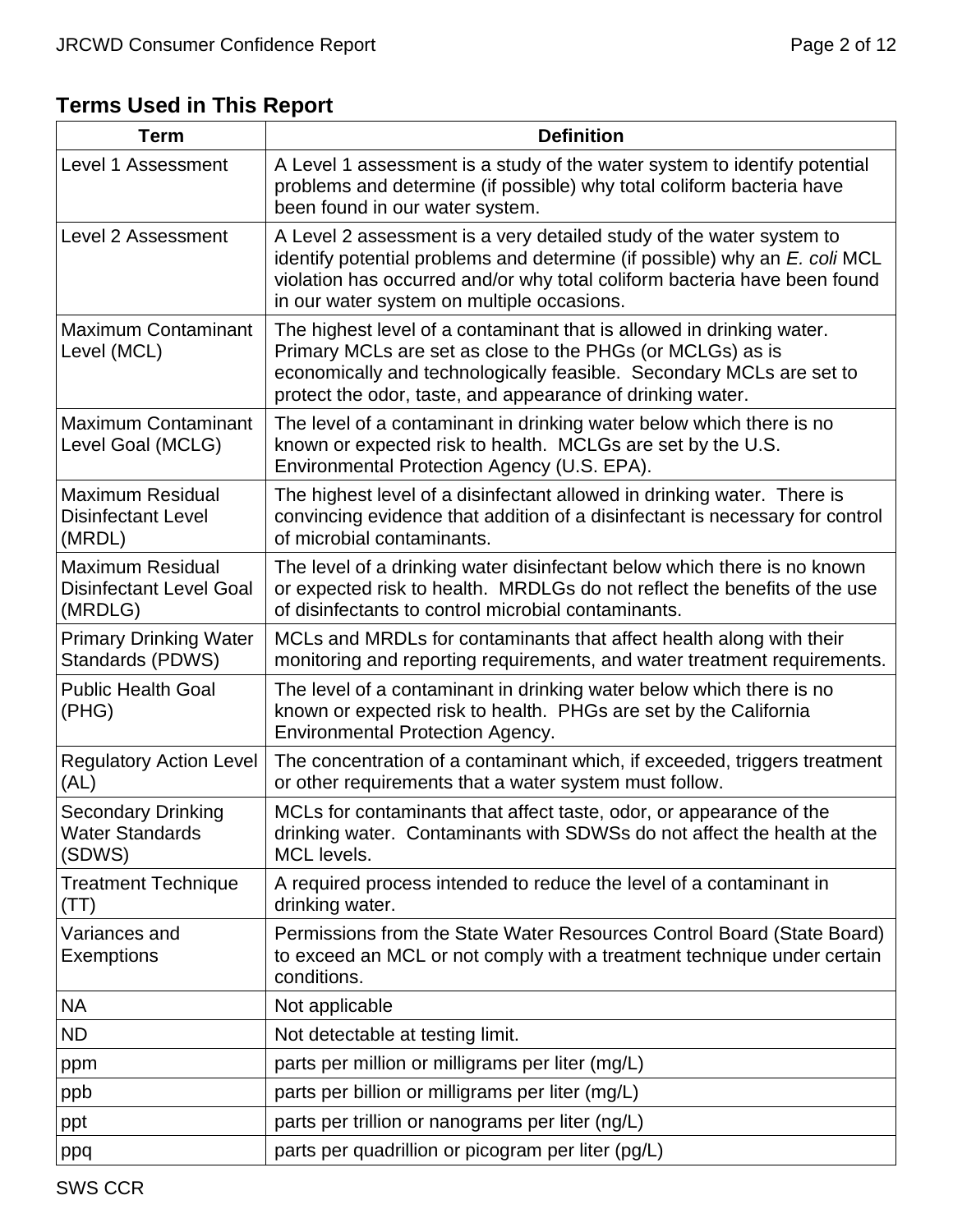| ⊺erm  | <b>Definition</b>                             |
|-------|-----------------------------------------------|
| pCi/L | picocuries per liter (a measure of radiation) |

### **Sources of Drinking Water and Contaminants that May Be Present in Source Water**

The sources of drinking water (both tap water and bottled water) include rivers, lakes, streams, ponds, reservoirs, springs, and wells. As water travels over the surface of the land or through the ground, it dissolves naturally-occurring minerals and, in some cases, radioactive material, and can pick up substances resulting from the presence of animals or from human activity.

Contaminants that may be present in source water include:

- Microbial contaminants, such as viruses and bacteria, that may come from sewage treatment plants, septic systems, agricultural livestock operations, and wildlife.
- Inorganic contaminants, such as salts and metals, that can be naturally-occurring or result from urban stormwater runoff, industrial or domestic wastewater discharges, oil and gas production, mining, or farming.
- Pesticides and herbicides, that may come from a variety of sources such as agriculture, urban stormwater runoff, and residential uses.
- Organic chemical contaminants, including synthetic and volatile organic chemicals, that are byproducts of industrial processes and petroleum production, and can also come from gas stations, urban stormwater runoff, agricultural application, and septic systems.
- Radioactive contaminants, that can be naturally-occurring or be the result of oil and gas production and mining activities.

### **Regulation of Drinking Water and Bottled Water Quality**

In order to ensure that tap water is safe to drink, the U.S. EPA and the State Board prescribe regulations that limit the amount of certain contaminants in water provided by public water systems. The U.S. Food and Drug Administration regulations and California law also establish limits for contaminants in bottled water that provide the same protection for public health.

### **About Your Drinking Water Quality**

### **Drinking Water Contaminants Detected**

Tables 1, 2, 3, 4, 5, 6, and 8 list all of the drinking water contaminants that were detected during the most recent sampling for the constituent. The presence of these contaminants in the water does not necessarily indicate that the water poses a health risk. The State Board allows us to monitor for certain contaminants less than once per year because the concentrations of these contaminants do not change frequently. Some of the data, though representative of the water quality, are more than one year old. Any violation of an AL, MCL, MRDL, or TT is asterisked. Additional information regarding the violation is provided later in this report.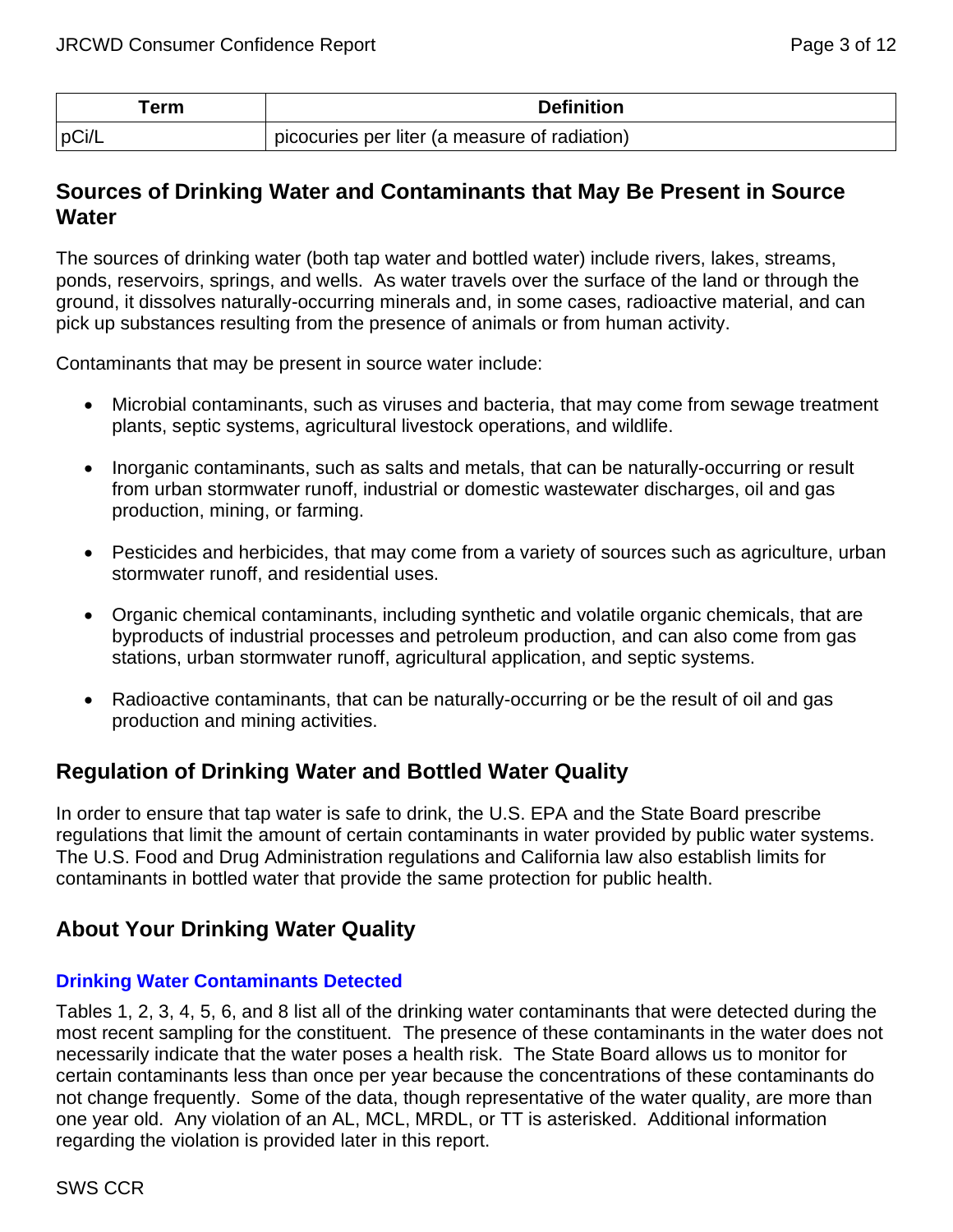### **Table 1. Sampling Results Showing the Detection of Coliform Bacteria**

Complete if bacteria are detected.

| Microbiological<br><b>Contaminants</b>                                     | Highest No.<br>οf<br><b>Detections</b> | No. of<br><b>Months in</b><br><b>Violation</b> | <b>MCL</b>                                                                                                                                   | <b>MCLG</b>    | <b>Typical Source of</b><br><b>Bacteria</b> |
|----------------------------------------------------------------------------|----------------------------------------|------------------------------------------------|----------------------------------------------------------------------------------------------------------------------------------------------|----------------|---------------------------------------------|
| <b>Total Coliform</b><br><b>Bacteria</b><br>(State Total<br>Coliform Rule) | (In a month)                           | $\Omega$                                       | 1 positive monthly<br>sample <sup>(a)</sup>                                                                                                  | $\overline{0}$ | Naturally present<br>in the environment     |
| Fecal Coliform or<br>E. coli<br>(State Total<br>Coliform Rule)             | (In the year)                          | $\overline{0}$                                 | A routine sample and<br>a repeat sample are<br>total coliform positive,<br>and one of these is<br>also fecal coliform or<br>E. coli positive | $\overline{0}$ | Human and animal<br>fecal waste             |
| E. coli<br>(Federal Revised<br><b>Total Coliform</b><br>Rule)              | (In the year)                          | $\overline{0}$                                 | (b)                                                                                                                                          | $\Omega$       | Human and animal<br>fecal waste             |

(a) Two or more positive monthly samples is a violation of the MCL

(b) Routine and repeat samples are total coliform-positive and either is *E. coli*-positive or system fails to take repeat samples following *E. coli*-positive routine sample or system fails to analyze total coliform-positive repeat sample for *E. coli*.

### **Table 2. Sampling Results Showing the Detection of Lead and Copper**

Complete if lead or copper is detected in the last sample set.

| and<br>Copper<br>Lead | Date<br>Sample | ဖို့<br>Sampl<br>Collected<br>৳<br>。<br>2 | <b>Detected</b><br>ercentil<br>Level<br>90 <sup>th</sup> | <b>Sites</b><br>Exceeding<br>$\dot{\mathbf{z}}$ | ₹   | <b>PHG</b> | ರಾ<br>Schools<br>Requesting<br>ead Sampling<br>$\overline{\sigma}$<br>ead<br>o<br>Z | ഭ<br><b>ypical Sor</b><br>ntamir<br>ั้อ                                                                                                   |
|-----------------------|----------------|-------------------------------------------|----------------------------------------------------------|-------------------------------------------------|-----|------------|-------------------------------------------------------------------------------------|-------------------------------------------------------------------------------------------------------------------------------------------|
| Lead<br>(ppb)         | 8/18/19        | 5                                         | <b>ND</b>                                                | $\overline{0}$                                  | 15  | 0.2        | <b>Not</b><br>applicable                                                            | Internal corrosion of<br>household water plumbing<br>systems; discharges from<br>industrial manufacturers;<br>erosion of natural deposits |
| Copper<br>(ppm)       | 8/18/19        | 5                                         | 0.37                                                     | $\overline{0}$                                  | 1.3 | 0.3        | <b>Not</b><br>applicable                                                            | Internal corrosion of<br>household plumbing<br>systems; erosion of natural<br>deposits; leaching from wood<br>preservatives               |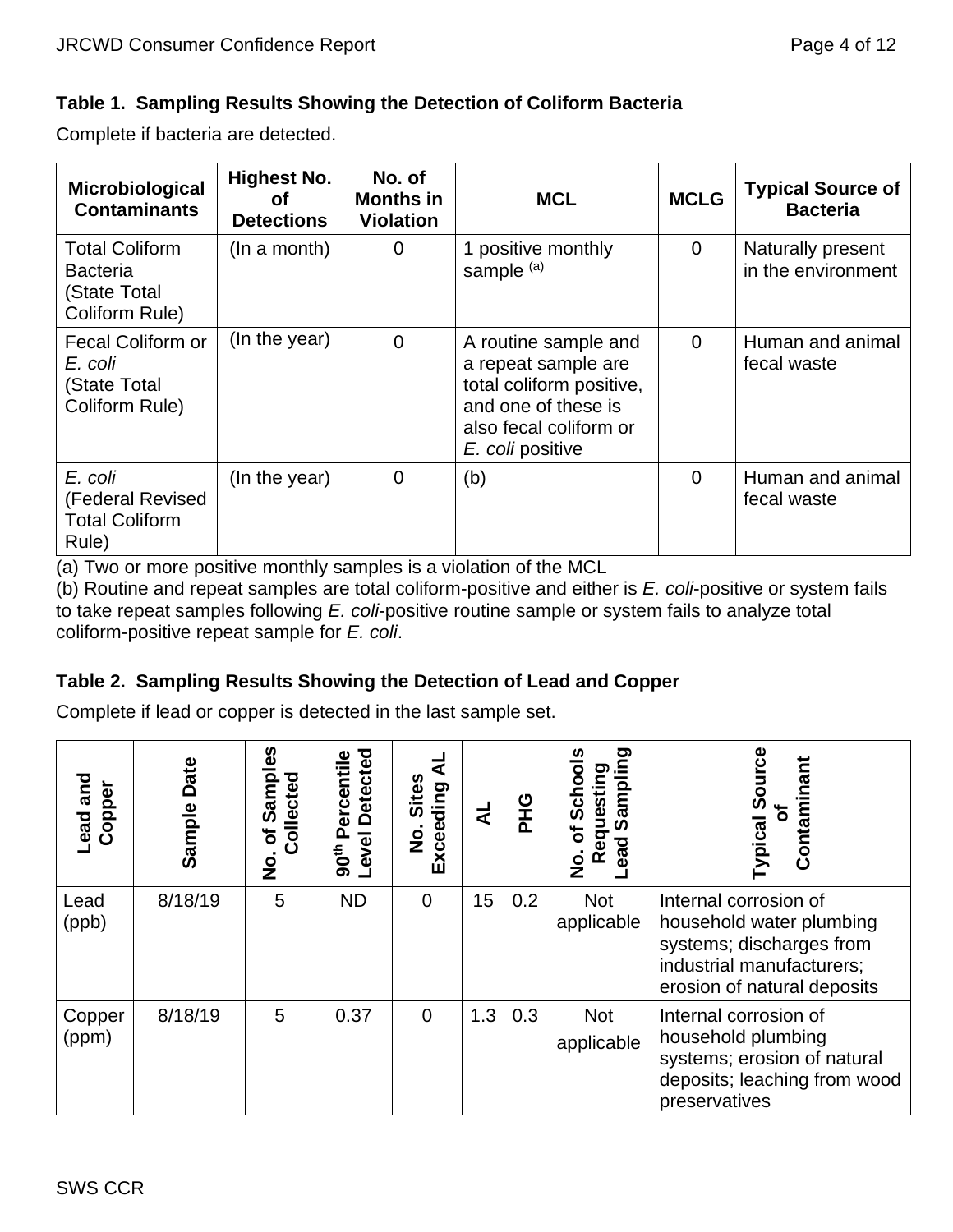### **Table 3. Sampling Results for Sodium and Hardness**

| <b>Chemical or</b><br><b>Constituent (and</b><br>reporting units) | <b>Sample</b><br><b>Date</b> | Level<br><b>Detected</b> | <b>Range of</b><br><b>Detections</b> | <b>MCL</b>  | <b>PHG</b><br>(MCLG) | <b>Typical Source of</b><br><b>Contaminant</b>                                                                                      |
|-------------------------------------------------------------------|------------------------------|--------------------------|--------------------------------------|-------------|----------------------|-------------------------------------------------------------------------------------------------------------------------------------|
| Sodium (ppm)                                                      | 5/13/19                      | 56                       | $41 - 71$                            | <b>None</b> | None                 | Salt present in the<br>water and is generally<br>naturally occurring                                                                |
| Hardness (ppm)                                                    | 8/12/19                      | 88                       | $58 - 120$                           | <b>None</b> | None                 | Sum of polyvalent<br>cations present in the<br>water, generally<br>magnesium and<br>calcium, and are usually<br>naturally occurring |

# **Table 4. Detection of Contaminants with a Primary Drinking Water Standard**

| <b>Chemical or</b><br><b>Constituent</b><br>(and<br>reporting units) | <b>Sample</b><br><b>Date</b> | Level<br><b>Detected</b> | <b>Range of</b><br><b>Detections</b> | <b>MCL</b><br>[MRDL] | <b>PHG</b><br>(MCLG)<br>[MRDLG] | <b>Typical Source</b><br>of Contaminant                                  |
|----------------------------------------------------------------------|------------------------------|--------------------------|--------------------------------------|----------------------|---------------------------------|--------------------------------------------------------------------------|
| Gross Alpha (pCi/L)                                                  | 10/25/21                     | 5.5                      | $5.0 - 6.3$                          | 15                   | $\Omega$                        | Erosion of<br><b>Natural Deposits</b>                                    |
| <b>Combined Uranium</b><br>(pCi/L)                                   | 10/25/21                     | 2.7                      | $2.6 - 2.9$                          | 20                   | 0.43                            | Erosion of<br><b>Natural Deposits</b>                                    |
| Radium 228<br>(pCi/L)                                                | 10/25/21                     | 0.99                     | $0.2 - 2.04$                         | 5                    | $\overline{0}$                  | Erosion of<br><b>Natural Deposits</b>                                    |
| Arsenic (ppm)                                                        | 11/04/19                     | 3.6                      | $0.0 - 7.2$                          | 10                   | 0.004                           | Erosion of<br><b>Natural Deposits</b>                                    |
| Fluoride (mg/L)                                                      | 11/23/20<br>(Well 01)        | 1.88                     | $1.7 - 2.0$                          | $\overline{2}$       | 1                               | Erosion of<br><b>Natural Deposits</b>                                    |
|                                                                      | 10/22/21<br>(Well 02)        | 1.97                     | $1.9 - 2.1$                          | $\overline{2}$       | 1                               | Erosion of<br><b>Natural Deposits</b>                                    |
| Nitrate (mg/L)                                                       | 12/22/21                     | 2.1                      | 2.1                                  | 10                   | 10                              | Runoff/leaching<br>from fertilizer.<br>leaching from<br>septic tanks and |
|                                                                      |                              |                          |                                      |                      |                                 | sewage; erosion<br>of natural<br>deposits                                |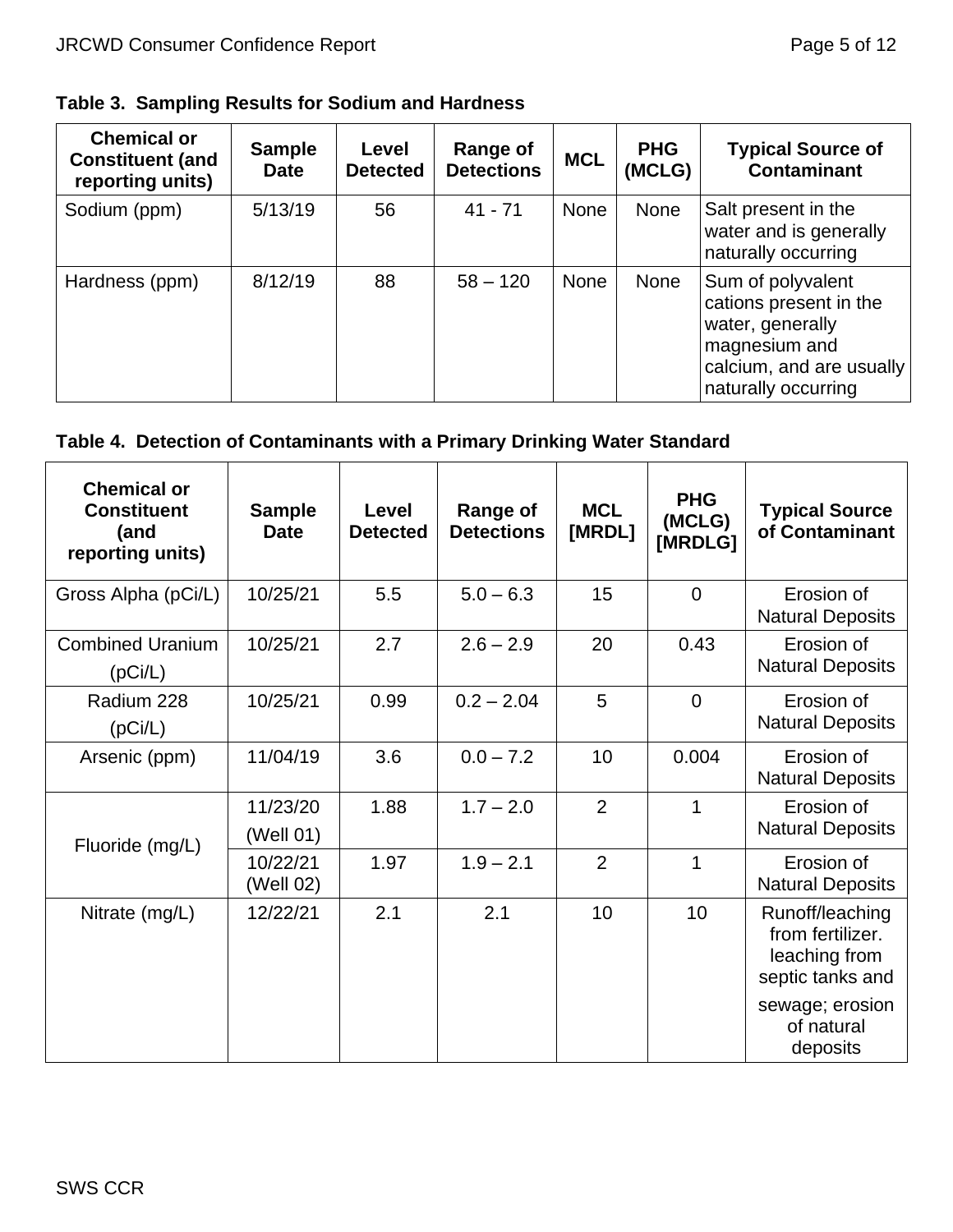| <b>Chemical or</b><br><b>Constituent</b><br>(and<br>reporting units) | <b>Sample</b><br><b>Date</b> | Level<br><b>Detected</b> | <b>Range of</b><br><b>Detections</b> | <b>MCL</b><br>[MRDL] | <b>PHG</b><br>(MCLG)<br>[MRDLG] | <b>Typical Source</b><br>of Contaminant                                                                                                                                                                          |
|----------------------------------------------------------------------|------------------------------|--------------------------|--------------------------------------|----------------------|---------------------------------|------------------------------------------------------------------------------------------------------------------------------------------------------------------------------------------------------------------|
| Nitrite (mg/L)                                                       | 11/04/19                     | <b>ND</b>                | <b>NA</b>                            | $\mathbf 1$          | 1                               | Runoff/leaching<br>from fertilizer<br>leaching from<br>septic tanks and<br>Sewage, erosion<br>of natural<br>deposits                                                                                             |
| Chromium (+6)<br>(ppm)                                               | 11/04/19                     | <b>ND</b>                | <b>NA</b>                            | 50                   | 100                             | Discharge from<br>steel and pulp<br>mills and chrome<br>plating; erosion<br>of natural<br>deposits                                                                                                               |
| <b>Ethylene Dibromide</b><br>(EDB)                                   | 5/19/19                      | <b>ND</b>                | <b>NA</b>                            | 50                   | 10                              | Discharge from<br>petroleum<br>refineries;<br>underground gas<br>tank leaks;<br>banned<br>nematocide that<br>may still be<br>present in soils<br>due to runoff and<br>leaching from<br>grain and fruit<br>crops. |
| Dibromochloropropa<br>ne<br>(DBCP)                                   | 5/19/20                      | <b>ND</b>                | <b>NA</b>                            | 200                  | 1.7                             | <b>Banned</b><br>nematocide that<br>may still be<br>present in soils<br>due to<br>runoff/leaching<br>from former use<br>on soybeans,<br>cotton,<br>vineyards,<br>tomatoes, and<br>tree fruit                     |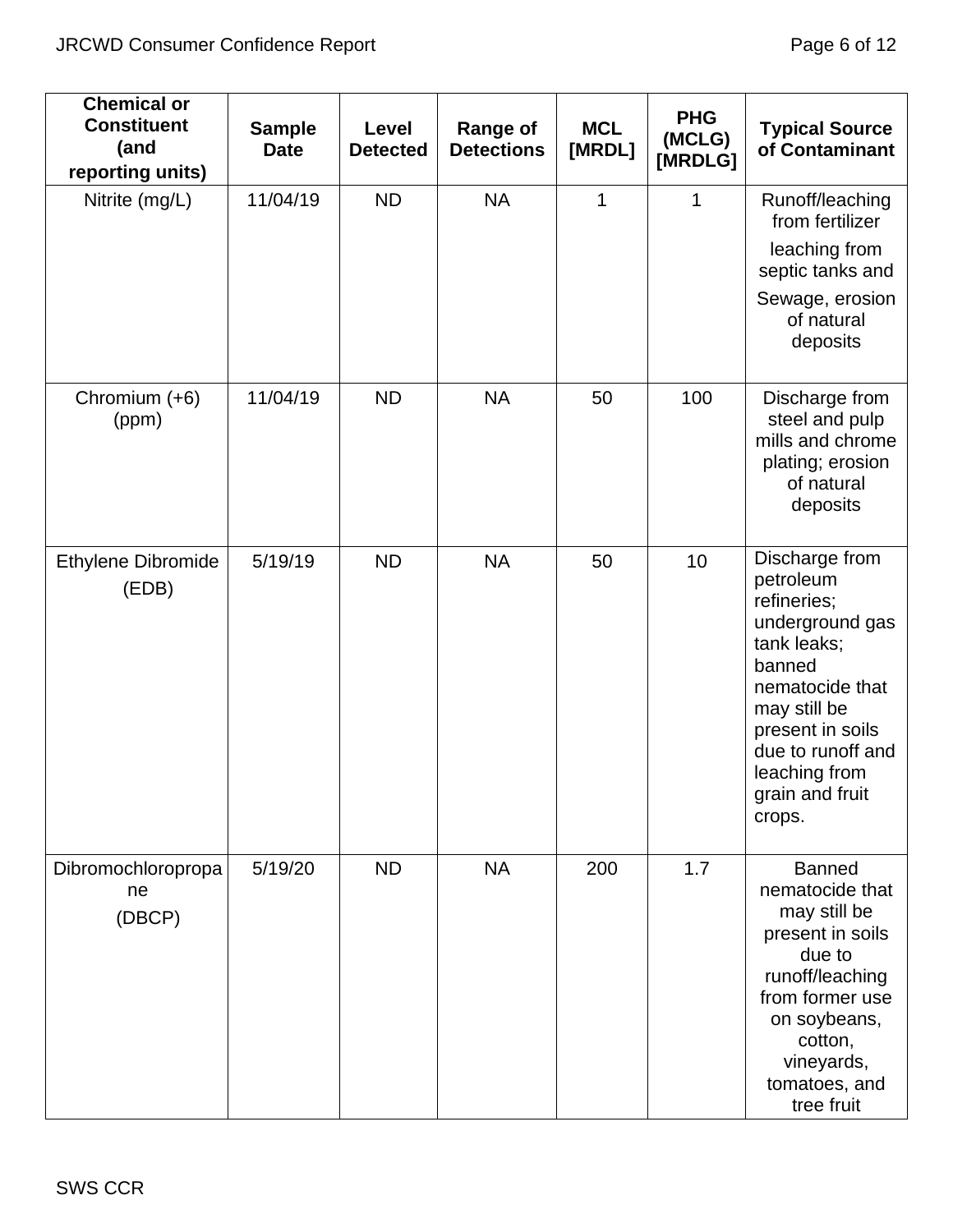| <b>Chemical or</b><br><b>Constituent</b><br>(and<br>reporting units) | <b>Sample</b><br><b>Date</b> | Level<br><b>Detected</b> | <b>Range of</b><br><b>Detections</b> | <b>MCL</b><br>[MRDL] | <b>PHG</b><br>(MCLG)<br>[MRDLG] | <b>Typical Source</b><br>of Contaminant                                                                                                                                                                                                                                                                                                     |
|----------------------------------------------------------------------|------------------------------|--------------------------|--------------------------------------|----------------------|---------------------------------|---------------------------------------------------------------------------------------------------------------------------------------------------------------------------------------------------------------------------------------------------------------------------------------------------------------------------------------------|
| 1, 2, 3,<br>Trichloropropane<br>(ppb)                                | 5/19/20                      | <b>ND</b>                | <b>NA</b>                            | 5                    | 0.7                             | Discharge from<br>industrial and<br>agriculture<br>chemical<br>factories;<br>leaching from<br>hazardous waste<br>sites; used as<br>cleaning and<br>maintenance<br>solvent, paint<br>and varnish<br>remover and<br>cleaning and<br>degreasing<br>agent;<br>byproducts<br>during the<br>production of<br>other<br>compounds and<br>pesticides |
| Total<br><b>Trihalomethanes</b><br>(ppb)                             | 8/16/21                      | <b>ND</b>                | <b>NA</b>                            | 80                   | <b>ND</b>                       | By-product of<br>drinking water<br>disinfection                                                                                                                                                                                                                                                                                             |
| HAA5 (ppb)                                                           | 8/16/21                      | 1.1                      | <b>NA</b>                            | 60                   | <b>ND</b>                       | By-product of<br>drinking water<br>disinfection                                                                                                                                                                                                                                                                                             |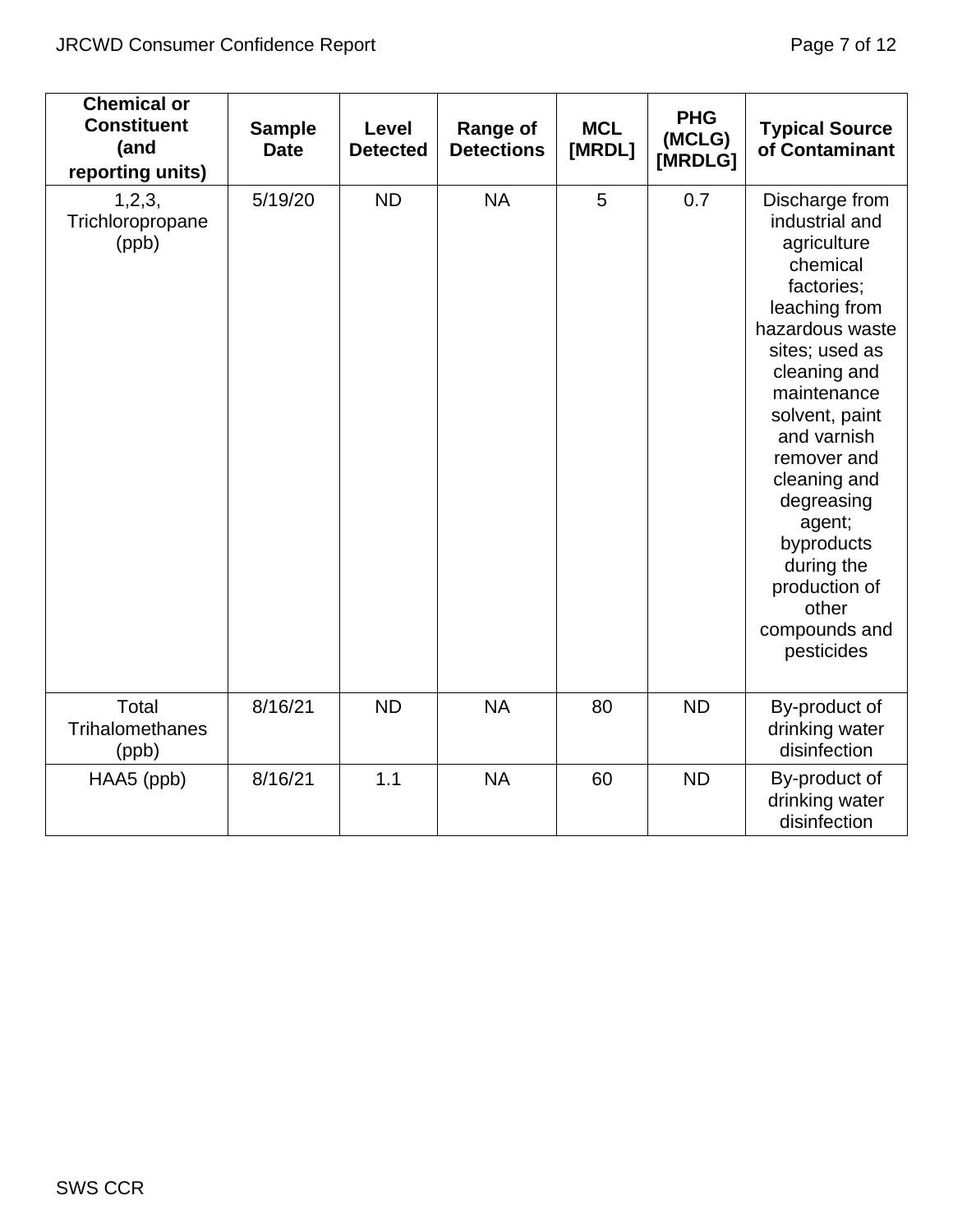| <b>Chemical or</b><br><b>Constituent</b><br>(and reporting<br>units) | <b>Sample</b><br><b>Date</b> | Level<br><b>Detected</b> | Range of<br><b>Detections</b> | <b>SMCL</b> | <b>PHG</b><br>(MCLG) | <b>Typical</b><br>Source of<br><b>Contaminant</b>              |
|----------------------------------------------------------------------|------------------------------|--------------------------|-------------------------------|-------------|----------------------|----------------------------------------------------------------|
| Chloride                                                             | 8/12/19                      | 32                       | $20 - 43$                     | 500         | n/a                  | Runoff/leaching<br>from natural<br>deposits                    |
| <b>Sulfate</b>                                                       | 8/12/19                      | 45                       | $40 - 49$                     | 500         | n/a                  | Runoff/leaching<br>from natural<br>deposits                    |
| <b>Specific</b><br>Conductance                                       | 8/12/19                      | 397                      | $340 - 450$                   | 1600        | n/a                  | Runoff/leaching<br>from natural<br>deposits<br>Runoff/leaching |
| <b>Total Dissolved</b><br><b>Solids</b>                              | 8/12/19                      | 243                      | 190 - 280                     | 1000        | n/a                  | from natural<br>deposits                                       |

# **Table 5. Detection of Contaminants with a Secondary Drinking Water Standard**

# **Table 6. Detection of Unregulated Contaminants**

| <b>Chemical or</b><br><b>Constituent</b><br>(and reporting<br>units) | <b>Sampl</b><br>e Date | Level<br><b>Detected</b> | Range of<br><b>Detections</b> | <b>Notification</b><br>Level | <b>Health Effects</b><br>Language |
|----------------------------------------------------------------------|------------------------|--------------------------|-------------------------------|------------------------------|-----------------------------------|
| <b>Bicarbonate</b><br>Alkalinity (mg/L)                              | 8/12/19                | 128                      | $95 - 150$                    | N/A                          | No standards for MCL              |
| Calcium (mg/L)                                                       | 8/12/19                | 25                       | $15 - 38$                     | N/A                          | No standards for MCL              |
| Magnesium (mg/L)                                                     | 8/12/19                | 7                        | N/A                           | N/A                          | No standards for MCL              |
| Zinc (ppb)                                                           | 8/12/19                | 75                       | $70 - 79$                     | N/A                          | No standards for MCL              |
| <b>PH</b>                                                            | 8/12/19                | 150                      | N/A                           | N/A                          | No standards for MCL              |
|                                                                      |                        |                          |                               |                              |                                   |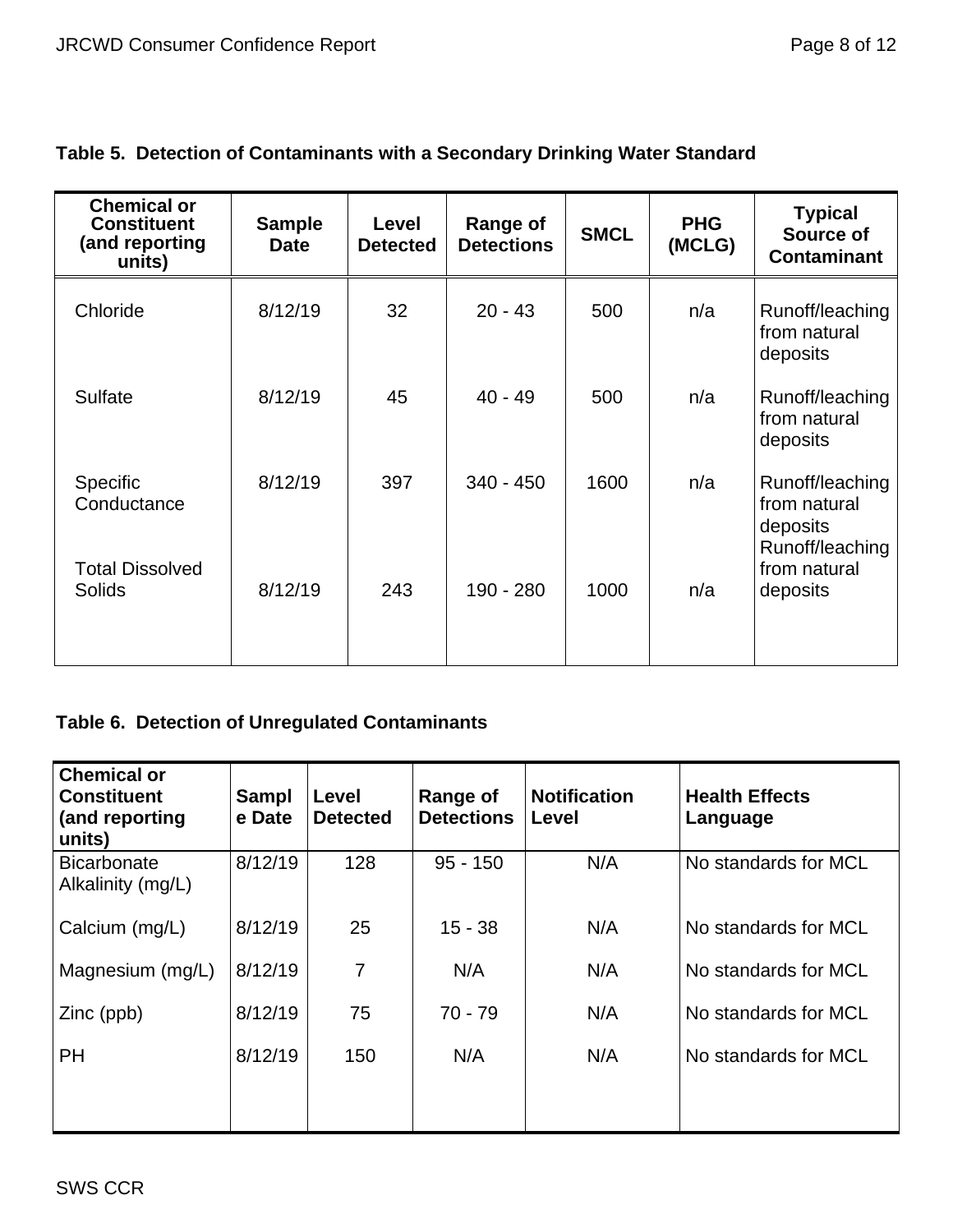### **Additional General Information on Drinking Water**

Drinking water, including bottled water, may reasonably be expected to contain at least small amounts of some contaminants. The presence of contaminants does not necessarily indicate that the water poses a health risk. More information about contaminants and potential health effects can be obtained by calling the U.S. EPA's Safe Drinking Water Hotline (1-800-426-4791).

Some people may be more vulnerable to contaminants in drinking water than the general population. Immuno-compromised persons such as persons with cancer undergoing chemotherapy, persons who have undergone organ transplants, people with HIV/AIDS or other immune system disorders, some elderly, and infants can be particularly at risk from infections. These people should seek advice about drinking water from their health care providers. U.S. EPA/Centers for Disease Control (CDC) guidelines on appropriate means to lessen the risk of infection by *Cryptosporidium* and other microbial contaminants are available from the Safe Drinking Water Hotline (1-800-426-4791).

Lead-Specific Language: If present, elevated levels of lead can cause serious health problems, especially for pregnant women and young children. Lead in drinking water is primarily from materials and components associated with service lines and home plumbing. [Enter Water System's Name] is responsible for providing high quality drinking water, but cannot control the variety of materials used in plumbing components. When your water has been sitting for several hours, you can minimize the potential for lead exposure by flushing your tap for 30 seconds to 2 minutes before using water for drinking or cooking. [Optional: If you do so, you may wish to collect the flushed water and reuse it for another beneficial purpose, such as watering plants.] If you are concerned about lead in your water, you may wish to have your water tested. Information on lead in drinking water, testing methods, and steps you can take to minimize exposure is available from the Safe Drinking Water Hotline (1-800- 426-4791) or at [http://www.epa.gov/lead.](http://www.epa.gov/lead)

Additional Special Language for Nitrate, Arsenic, Lead, Radon, and *Cryptosporidium*: [Enter Additional Information Described in Instructions for SWS CCR Document]

Federal Revised Total Coliform Rule (RTCR): [Enter Additional Information Described in Instructions for SWS CCR Document]

#### **Summary Information for Violation of a MCL, MRDL, AL, TT, or Monitoring and Reporting Requirement**

#### **Table 7. Violation of a MCL, MRDL, AL, TT or Monitoring Reporting Requirement**

| <b>Violation</b> | <b>Explanation</b> | <b>Duration</b> | <b>Actions Taken to</b><br><b>Correct Violation</b> | <b>Health Effects</b><br>Language |
|------------------|--------------------|-----------------|-----------------------------------------------------|-----------------------------------|
|                  |                    |                 |                                                     |                                   |
|                  |                    |                 |                                                     |                                   |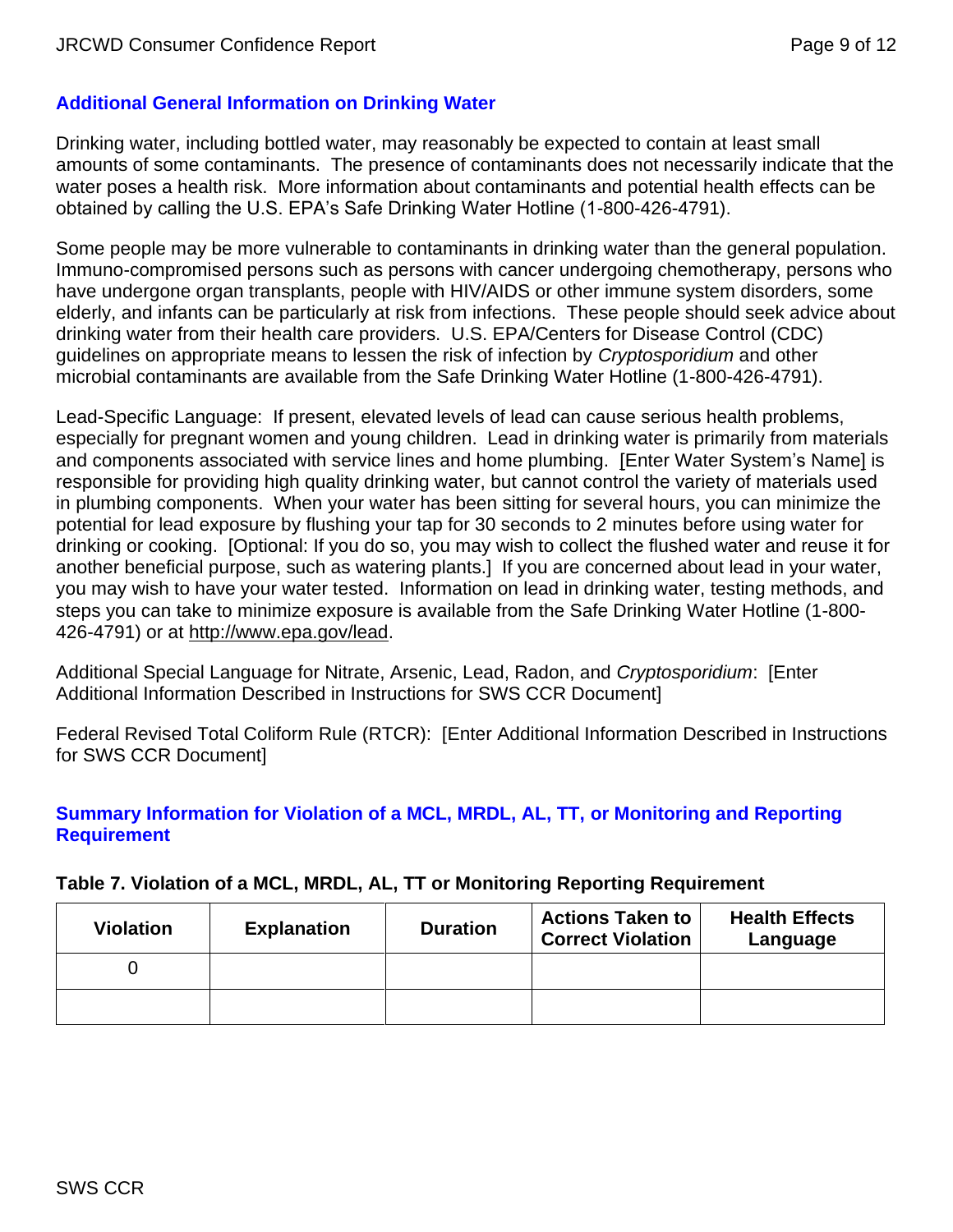#### **For Water Systems Providing Groundwater as a Source of Drinking Water**

#### **Table 8. Sampling Results Showing Fecal Indicator-Positive Groundwater Source Samples**

| Microbiological<br><b>Contaminants</b><br>(complete if fecal-<br>indicator detected) | Total No. of<br><b>Detections</b> | <b>Sample</b><br><b>Dates</b> | <b>MCL</b><br>[MRDL] | <b>PHG</b><br>(MCLG)<br>[MRDLG] | <b>Typical Source of</b><br><b>Contaminant</b> |
|--------------------------------------------------------------------------------------|-----------------------------------|-------------------------------|----------------------|---------------------------------|------------------------------------------------|
| E. coli                                                                              | <b>NA</b>                         |                               | 0                    | (0)                             | Human and animal fecal<br>waste                |
| Enterococci                                                                          | <b>NA</b>                         |                               | TТ                   | N/A                             | Human and animal fecal<br>waste                |
| Coliphage                                                                            | <b>NA</b>                         |                               | TТ                   | N/A                             | Human and animal fecal<br>waste                |

#### **Summary Information for Fecal Indicator-Positive Groundwater Source Samples, Uncorrected Significant Deficiencies, or Violation of a Groundwater TT**

**Special Notice of Fecal Indicator-Positive Groundwater Source Sample:** [Enter Special Notice of Fecal Indicator-Positive Groundwater Source Sample]

**Special Notice for Uncorrected Significant Deficiencies:** [Enter Special Notice for Uncorrected Significant Deficiencies]

#### **Table 9. Violation of Groundwater TT**

| <b>Violation</b> | <b>Explanation</b> | <b>Duration</b> | <b>Actions Taken to</b><br><b>Correct Violation</b> | <b>Health Effects</b><br>Language |
|------------------|--------------------|-----------------|-----------------------------------------------------|-----------------------------------|
|                  |                    |                 |                                                     |                                   |
|                  |                    |                 |                                                     |                                   |

#### **For Systems Providing Surface Water as a Source of Drinking Water**

#### **Table 10. Sampling Results Showing Treatment of Surface Water Sources**

| Treatment Technique (a) (Type of<br>approved filtration technology used)                         | N/A                                                                                                                                                                                                                  |
|--------------------------------------------------------------------------------------------------|----------------------------------------------------------------------------------------------------------------------------------------------------------------------------------------------------------------------|
| Turbidity Performance Standards (b)<br>(that must be met through the water<br>treatment process) | Turbidity of the filtered water must:<br>1 – Be less than or equal to [Enter Turbidity Performance<br>Standard to Be Less Than or Equal to 95% of Measurements<br>in a Month] NTU in 95% of measurements in a month. |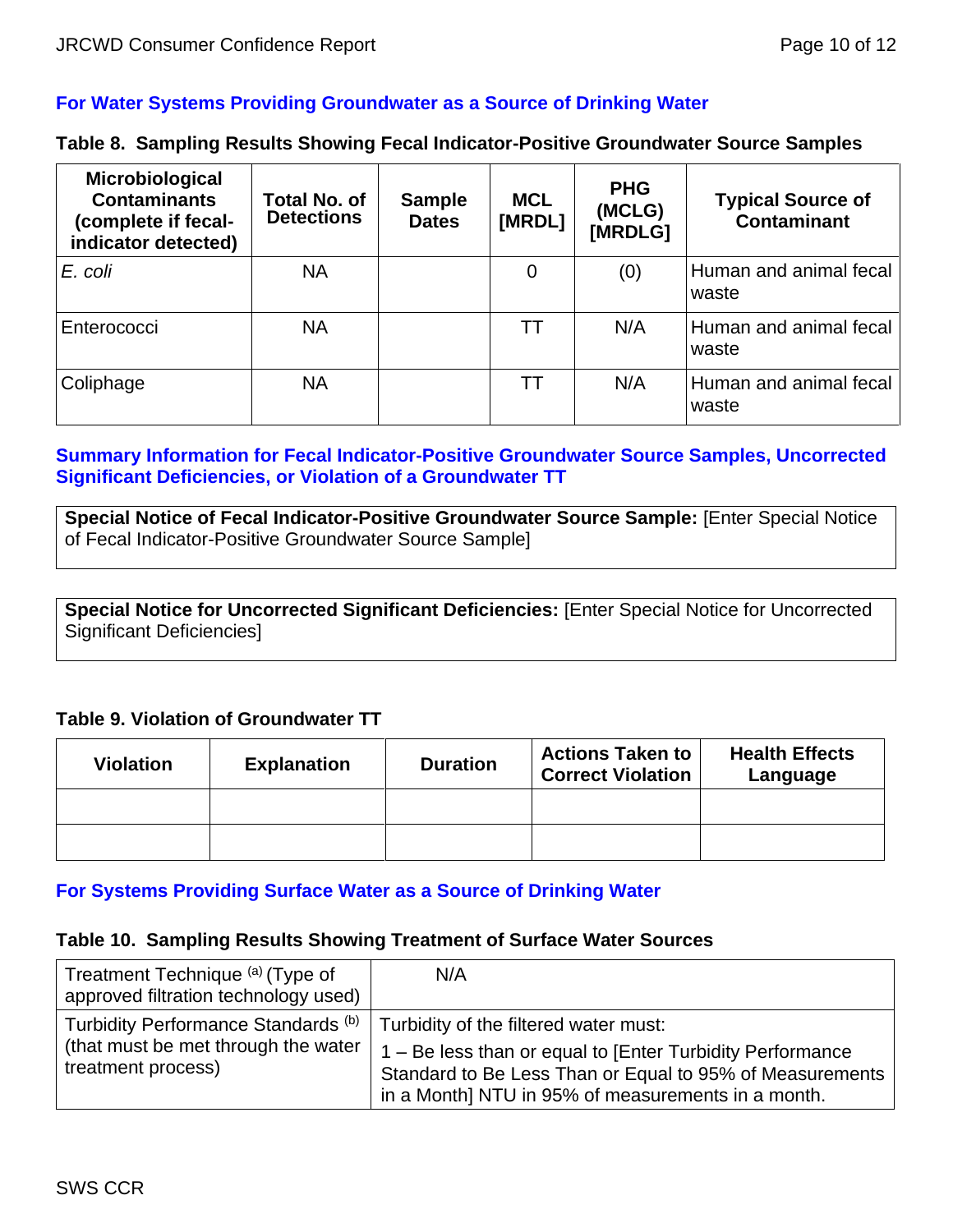|                                                                                           | 2 – Not exceed [Enter Turbidity Performance Standard Not<br>to Be Exceeded for More Than Eight Consecutive Hours]<br>NTU for more than eight consecutive hours. |
|-------------------------------------------------------------------------------------------|-----------------------------------------------------------------------------------------------------------------------------------------------------------------|
|                                                                                           | 3 - Not exceed [Enter Turbidity Performance Standard Not to<br>Be Exceeded at Any Time] NTU at any time.                                                        |
| Lowest monthly percentage of<br>samples that met Turbidity<br>Performance Standard No. 1. |                                                                                                                                                                 |
| Highest single turbidity<br>measurement during the year                                   |                                                                                                                                                                 |
| Number of violations of any surface<br>water treatment requirements                       |                                                                                                                                                                 |

(a) A required process intended to reduce the level of a contaminant in drinking water.

(b) Turbidity (measured in NTU) is a measurement of the cloudiness of water and is a good indicator of water quality and filtration performance. Turbidity results which meet performance standards are considered to be in compliance with filtration requirements.

#### **Summary Information for Violation of a Surface Water TT**

#### **Table 11. Violation of Surface Water TT**

| <b>Violation</b> | <b>Explanation</b> | <b>Duration</b> | <b>Actions Taken to</b><br><b>Correct Violation</b> | <b>Health Effects</b><br>Language |
|------------------|--------------------|-----------------|-----------------------------------------------------|-----------------------------------|
|                  |                    |                 |                                                     |                                   |
|                  |                    |                 |                                                     |                                   |

### **Summary Information for Operating Under a Variance or Exemption**

[Enter Additional Information Described in Instructions for SWS CCR Document]

#### **Summary Information for Federal Revised Total Coliform Rule Level 1 and Level 2 Assessment Requirements**

#### **Level 1 or Level 2 Assessment Requirement not Due to an** *E. coli* **MCL Violation**

Coliforms are bacteria that are naturally present in the environment and are used as an indicator that other, potentially harmful, waterborne pathogens may be present or that a potential pathway exists through which contamination may enter the drinking water distribution system. We found coliforms indicating the need to look for potential problems in water treatment or distribution. When this occurs, we are required to conduct assessment(s) to identify problems and to correct any problems that were found during these assessments.

During the past year we were required to conduct [Insert Number of Level 1 Assessments] Level 1 assessment(s). [Insert Number of Level 1 Assessments] Level 1 assessment(s) were completed. In